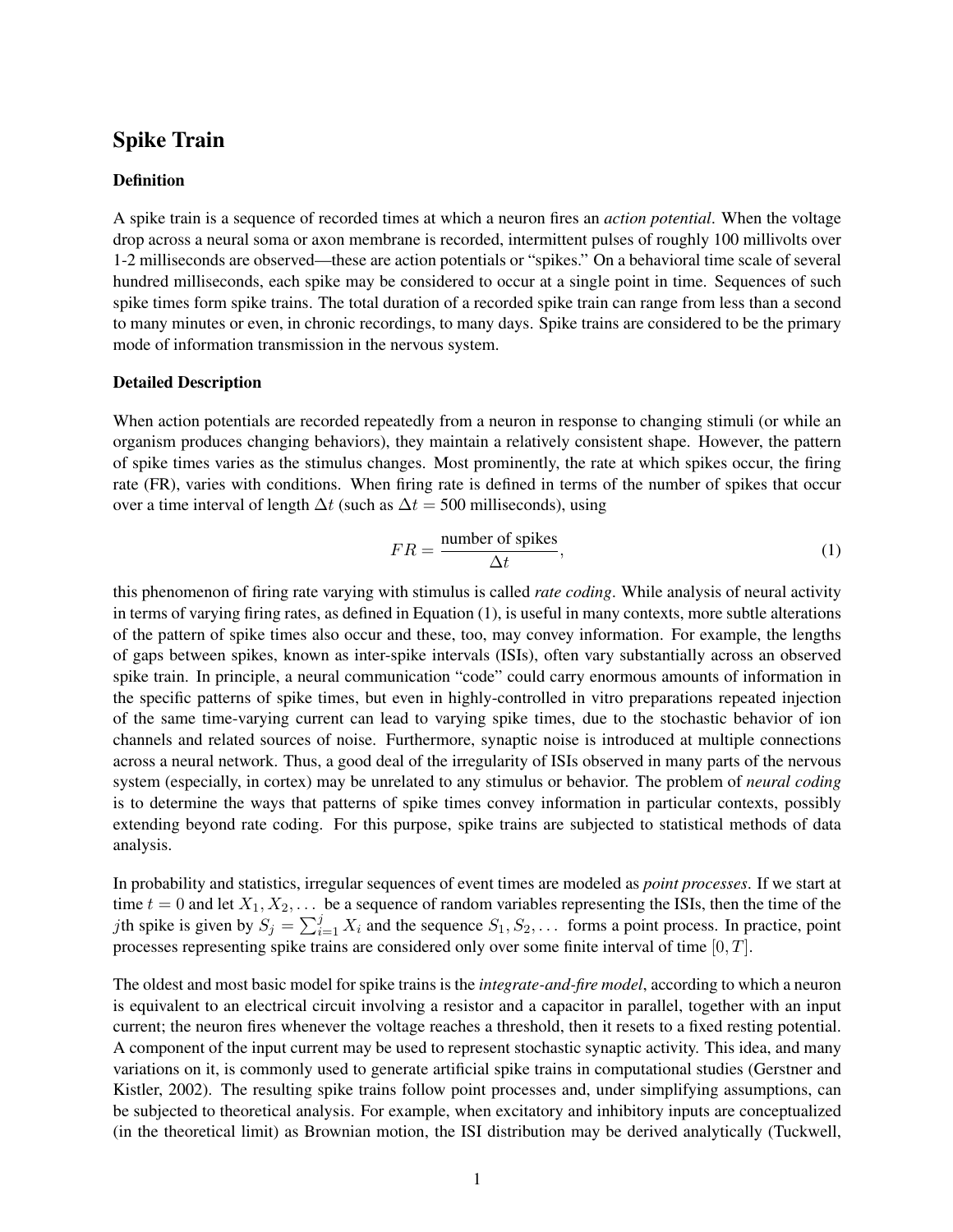1988), and it turns out that certain features of this ISI distribution bear a striking qualitative resemblance to corresponding features of observed spike trains.

Point process representations of spike trains are governed by a theoretical instantaneous firing rate. If we replace the spike count in the numerator of (1) by its theoretical counterpart, the expected spike count, and then pass to the limit as  $\Delta t \rightarrow 0$ , we obtain

$$
FR(t) = \lim_{\Delta t \to 0} \frac{P(\text{spike in } (t, t + \Delta t))}{\Delta t}.
$$
 (2)

(For small intervals  $\Delta t$  there is at most 1 spike and the expected count is equal to the probability of spiking.) However, the definition in  $(2)$  omits any mention of both the spiking behavior prior to time t, and the experimental context. For instance, immediately after a neuron fires a spike, the probability of the neuron firing again is greatly reduced—this is known as the refractory period. If we write all relevant variables that affect the probability of a neuron firing (including the time of the most recent previous spike) as a vector  $x_t$ we instead obtain the more explicit definition of neural firing rate:

$$
FR(t|x_t) = \lim_{\Delta t \to 0} \frac{P(\text{spike in } (t, t + \Delta t)|x_t)}{\Delta t}.
$$
 (3)

Acknowledging that the numerator of (3) may involve complicated functions of stimuli, prior spiking patterns, and other variables, a statistical model for spike trains involves two things: (i) a simple, universal formula for the probability density of the spike train in terms of the instantaneous firing rate function defined in (3), and (ii) a specification of the way the firing rate function depends on the variables  $x_t$  (the numerator of (3)). This representation provides a framework that may be called *point process regression* because it relates the specific pattern of spike times, i.e., the spike train, to variables collected as  $x_t$ . The full battery of modern statistical machine learning methods may then be applied to the problem of neural coding.

The simplest point process regression models take a special form known in the statistics literature as *generalized linear models* (GLMs). In computational neuroscience the term GLM may refer to any type of point process regression model.

## Cross-References

Estimation of Neuronal Firing Rate

Generalized Linear Model as Application to Point Processes

Integrate-and-fire models

Neural coding

Spike Train Analysis: Overview

#### References

Gerstner, W. and Kistler, W. (2002) *Spiking Neuron Models: Single Neurons, Populations, Plasticity*, Cambridge.

Tuckwell, H. (1988). *Introduction to Theoretical Neurobiology, vol. 2: Non Linear and Stochastic Theories.* Cambridge.